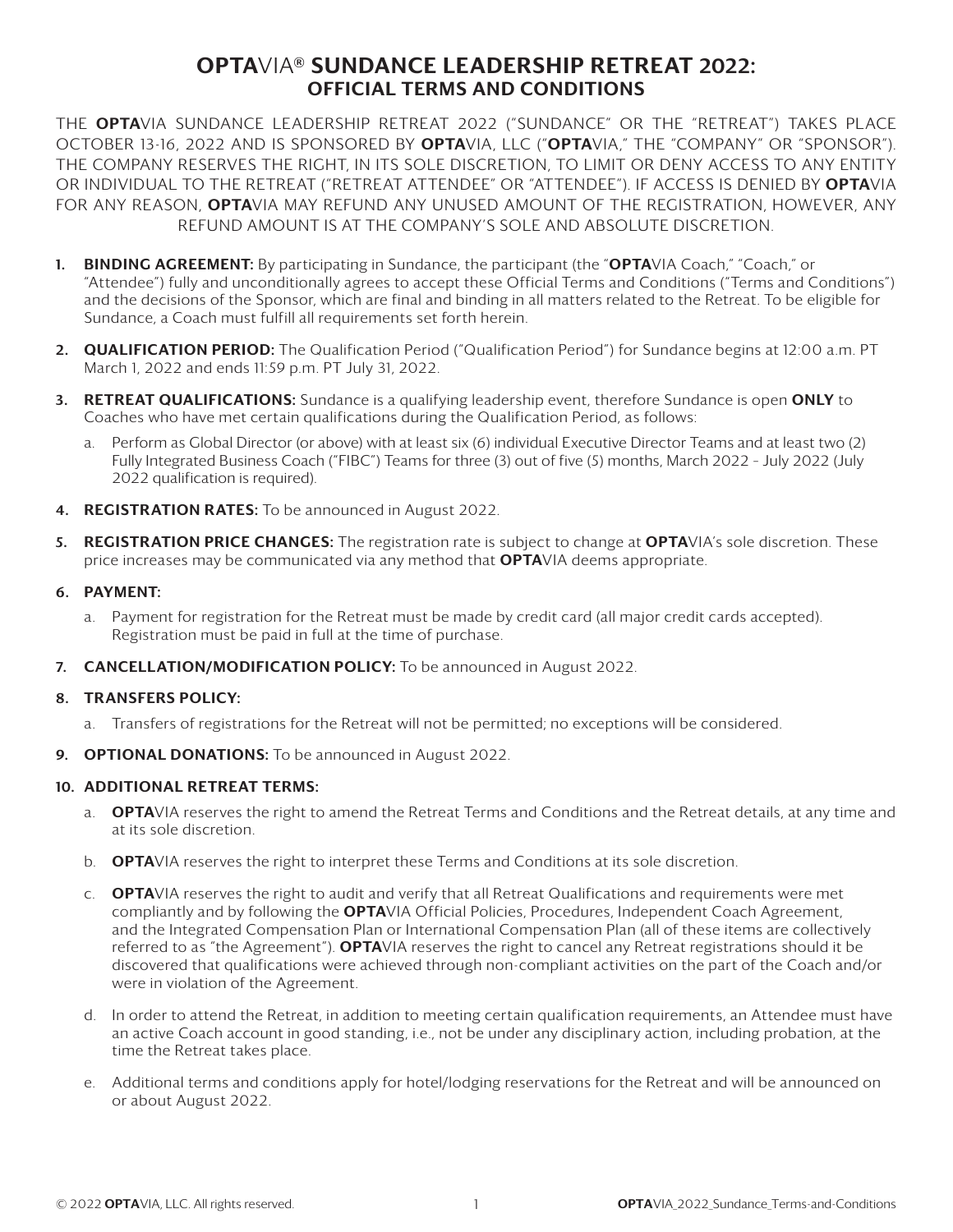- f. In order to respect and preserve the professional nature of the Retreat, General Sessions and Workshops, no children will be permitted, only nursing or lap infants are allowed in these events.
- g. As a prerequisite for attending the Retreat, the Coach must sign a Waiver/Release of Liability whereby the Coach agrees to indemnify, release and hold harmless **OPTA**VIA, and its respective parents, affiliates and subsidiaries, from any and all liability, damages, losses or injury. Should any nursing infant be accompanying the Coach to the Retreat, the Coach must also execute an Infant Waiver/Release of Liability agreeing to indemnify, release and hold harmless **OPTA**VIA, and its respective, parents, affiliates and subsidiaries, from any and all liability, damages, losses or injury, on behalf of the infant child.
- h. By attending the Retreat, the Attendee agrees to abide by all generally applicable rules and regulations governing the Retreat that have been provided or otherwise made known to the Retreat Attendee by **OPTA**VIA and/or any of its subsidiaries, affiliates or parent companies, including the Independent **OPTA**VIA Coach Agreement, as well as any "virtual" meeting rules or codes of conduct. Attendees are required to observe and comply with any mandatory guidelines that are in place at the Retreat venue. Failure to comply with the venue's guidelines may result in ejection from the Retreat without a refund.
- i. Attendees should not attend the Retreat should they feel sick and/or have symptoms of COVID-19. The Company reserves the right to eject Attendees from the Retreat who may be observed to have potential symptoms of COVID-19.
- j. **OPTA**VIA uses the personal data Retreat Attendee provides during registration for the purpose of administering your participation in this Retreat. To this end, **OPTA**VIA, and/or any of its subsidiaries, affiliates and/or parent companies, may disclose Retreat Attendee's personal data to third party service providers (e.g., any providers engaged by **OPTA**VIA to assist in conducting and administering the Retreat). **OPTA**VIA, and/or any of its subsidiaries, affiliates or parent companies, may also disclose Retreat Attendee's personal data to other Retreat Attendees but will do so solely in compliance with applicable data protection laws and our Privacy Policies. Except as described herein, **OPTA**VIA, and/or its subsidiaries, affiliates and parent companies, will not disclose your personal data to any other third party without your consent except where required to do so by law.
- k. **OPTA**VIA prohibits the recording of any Retreat sessions by Retreat Attendee. Retreat sessions are recorded by OPTAVIA for training, archival and marketing purposes. By participating in the Retreat, Retreat Attendee understands that all or portions of the Retreat may be recorded in video and audio and/or captured in still and/or digital photographs by the Sponsor. Retreat Attendee agrees that the Sponsor and its subsidiaries, affiliates and/or parent companies, have the right and permission to use such recordings and photographs (including, but not limited to, editing or modifying said recordings or photographs) should they include Retreat Attendee's name, likeness, voice, biographical details, testimonial, or photograph for marketing, advertising or any other purpose in any media or format, online and/or offline, now or hereafter without further compensation, permission, or notification to the Retreat Attendee. Retreat Attendee understands and agrees that all recordings from the Retreat are the exclusive rights of the Sponsor and Retreat Attendee is not owed any compensation for the use of recordings or photographs in which Retreat Attendee appears or speaks. The Sponsor owns all rights of any audio, video, and/or photograph captured during the Retreat. While recording at the Retreat by Retreat Attendees is prohibited, other Retreat attendees may capture your image, in photo, video or streaming formats, which **OPTA**VIA cannot control and for which **OPTA**VIA disclaims all liability.
- l. At the Retreat, Retreat Attendees may receive access to **OPTA**VIA, and/or any of its subsidiaries', affiliates' and/ or parent companies', licensed content ("Presentation Materials"). OPTAVIA is not liable for the information in the Presentation Materials. Retreat Attendees may use them solely for their own internal, non-commercial purposes. Unauthorized distribution (via sales, copying, and/or posting on intranet/internet/social media) is expressly forbidden. Excerpting or quoting is permitted with prior written approval from **OPTA**VIA's Compliance Department.
- m. Submission of a Registration for the Retreat online, by phone or by email, constitutes an official Registration and intent to attend the Retreat.
- n. **OPTA**VIA is not responsible for and will not issue refunds to Retreat Attendees for any events or issues that may delay or prohibit Retreat Attendees from attending the Retreat.
- o. Retreat Attendees' registration for, and participation in this Retreat constitutes their acknowledgement and agreement to these Terms and Conditions.